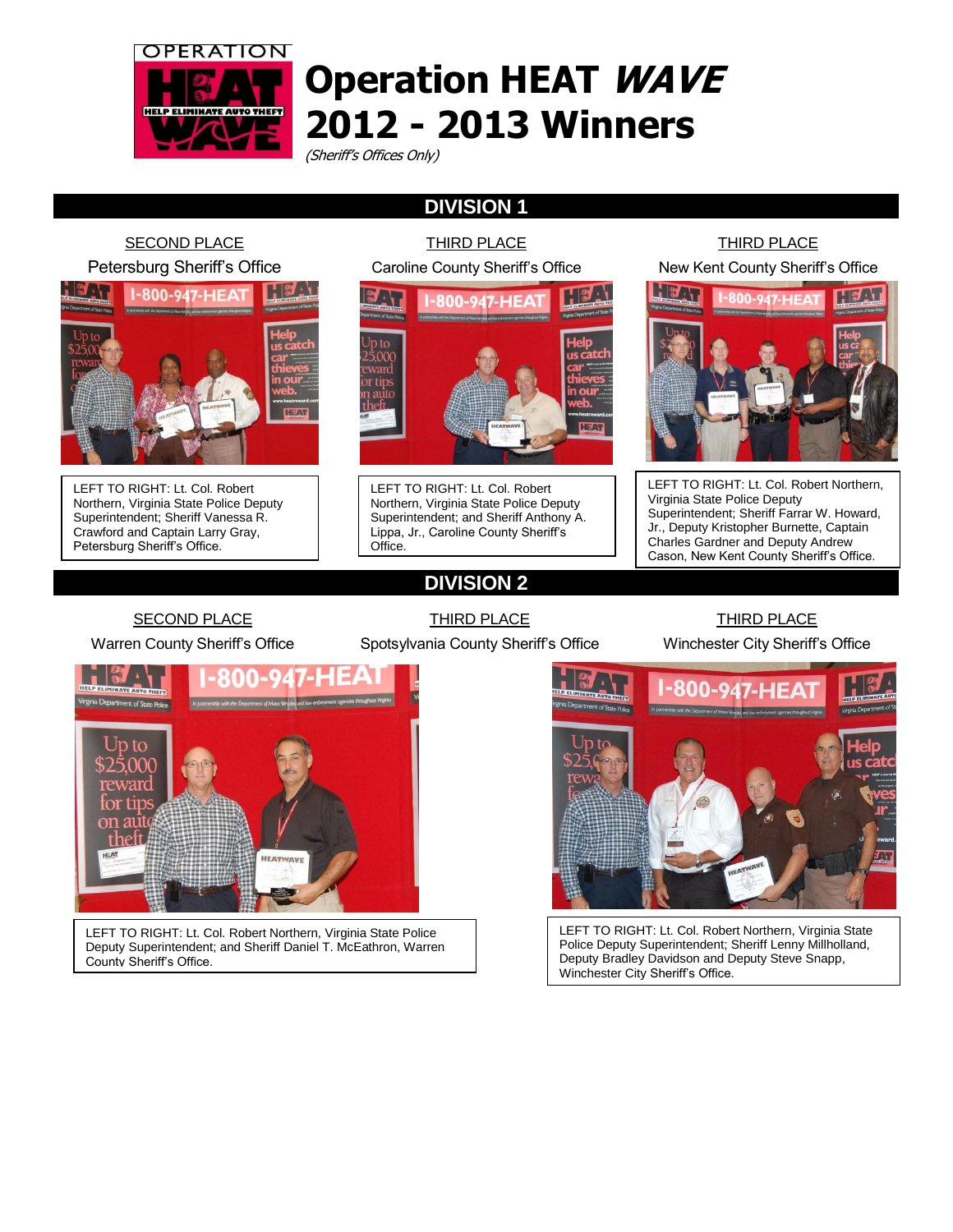### **DIVISION 4**

### FIRST PLACE Wythe County Sheriff's Office



LEFT TO RIGHT: Lt. Col. Robert Northern, Virginia State Police Deputy Superintendent; and Sheriff Douglas W. King, Wythe County Sheriff's Office.

### **DIVISION 5**

# FIRST PLACE Portsmouth Sheriff's Office 7 . L -800-947-HEA

LEFT TO RIGHT: Lt. Col. Robert Northern, Virginia State Police Deputy Superintendent; and Sgt. Teresa Faesi, Portsmouth Sheriff's Office.

# **SECOND PLACE** Hampton Sheriff's Office  $\blacksquare$ n

LEFT TO RIGHT: Lt. Col. Robert Northern, Virginia State Police Deputy Superintendent; and Lt. Alonzo R. Cherry, Hampton Sheriff's Office.

### THIRD PLACE Suffolk City Sheriff's Office



LEFT TO RIGHT: Lt. Col. Robert Northern, Virginia State Police Deputy Superintendent; and Sheriff Raleigh H. Isaacs, Sr., Suffolk City Sheriff's Office.